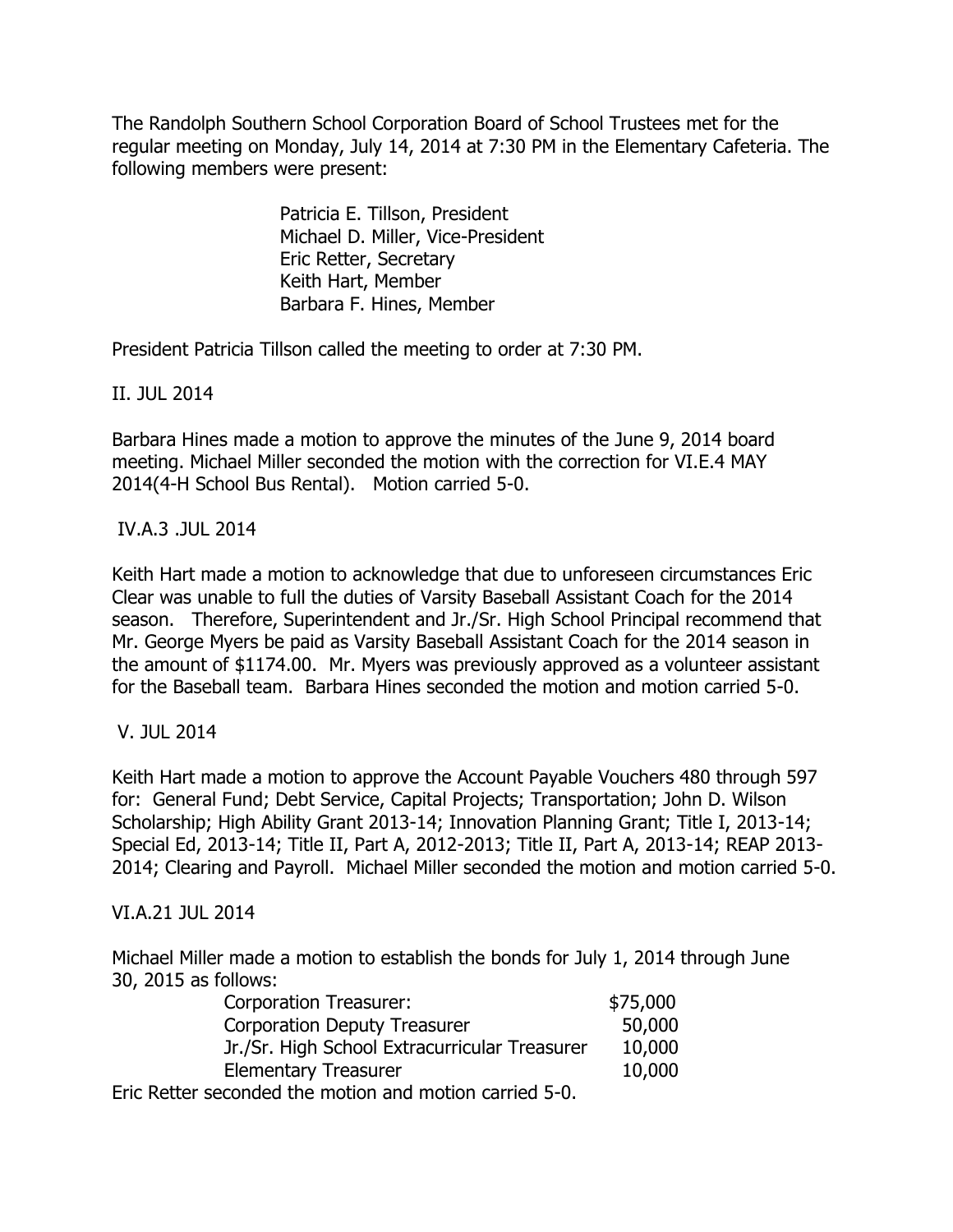VI.A.22 JUL 2014

Keith Hart made a motion to approve the Title II Amendment moving \$966.89 from the professional development category to the classroom size reduction salary category. Michael Miller seconded the motion and motion carried 5-0.

### VI.A.23 JUL 2014

Barbara Hines made a motion to approve the 2015 Budget Calendar as presented. Keith Hart seconded the motion carried 5-0. Copy of scheduled attached.

### VI.A.24 JUL 2014

Michael Miller made a motion to approve the lease agreement for Chromebooks with Providence Capital Network and CDW-G as follows:

Randolph Southern Elementary: 100 Chromebooks @ \$99.33 per unit for \$9,933.00 per year for three (3) years for a total lease of \$27,900.00.

Randolph Southern Jr./Sr. High School: 145 Chromebooks @ \$99.33 per unit -- \$14,402.00 per year for three (3) years for a total lease of \$40,455.00.

Barbara Hines seconded the motion and motion carried 5-0.

VI.A.25 JUL 2014

Michael Miller made a motion to approve the 2014-2015 Title I Grant as presented. Barbara Hines seconded the motion and motion carried 5-0. Grant Attached.

### VI.B.27 JUL 2014

Keith Hart made a motion to accept the resignation of Sharon Williams as Jr./Sr. High School Art Teacher at the end of the 2013-2014 school year. Eric Retter seconded the motion and motion carried 5-0.

### BI.B.28 JUL 2014

Barbara Hines made a motion to employ Shawna Smith as a Sixth Grade Elementary Teacher beginning with the 2014-2015 school year on 183-day contract for \$31,144.00. Keith Hart seconded the motion and motion carried 5-0.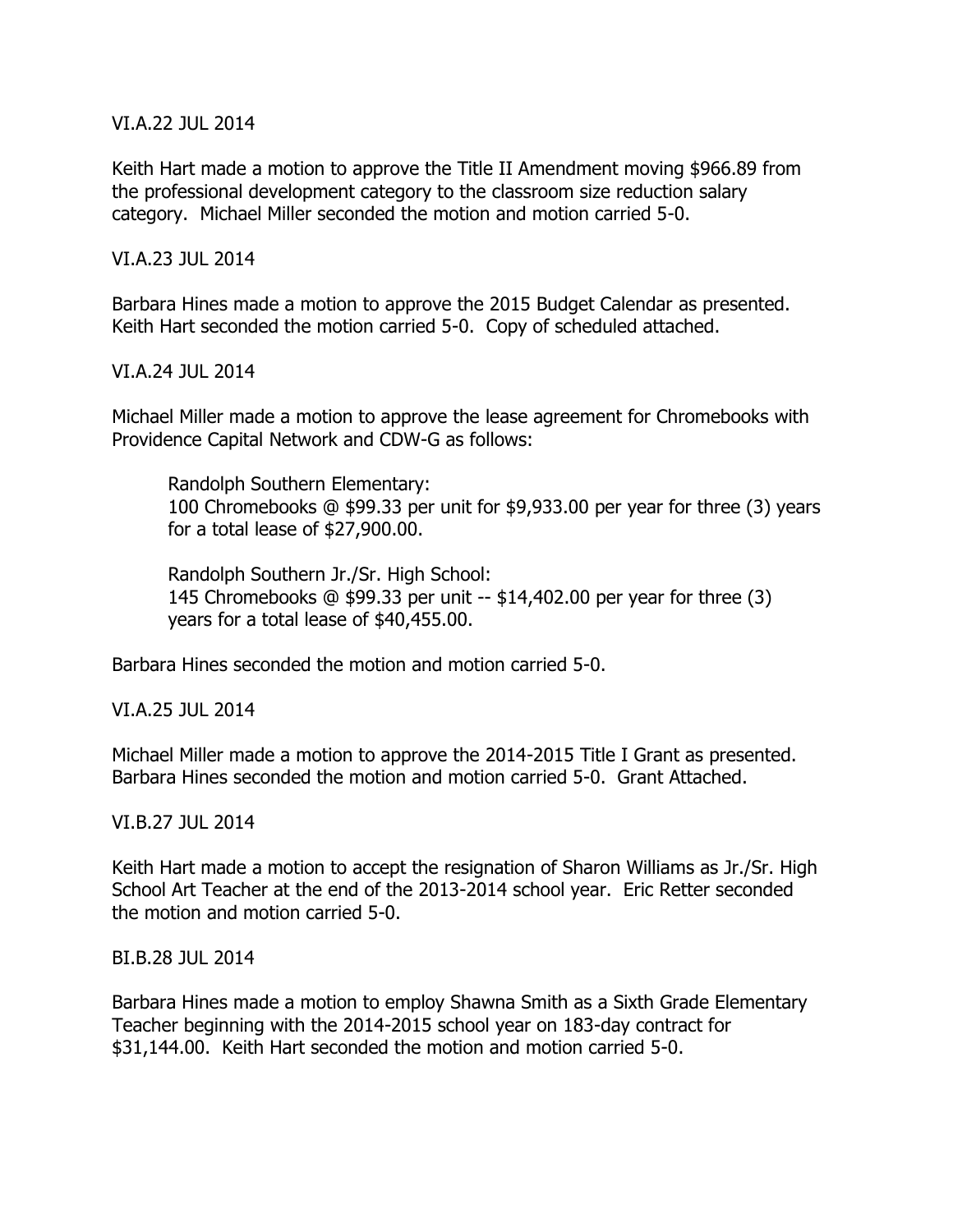### VI.B.29 JUL 2014

Keith Hart made a motion to employ Kristin Mays as Elementary Social Worker beginning with the 2014-2015 school year on a 183-day contract for \$32,644 contingent upon the receipt of a clear expanded criminal history check. Barbara Hines seconded the motion and motion carried 5-0.

### VI.B.30 JUL 2014

Barbara Hines made a motion to employ John Lash as the Jr./Sr. High Chemistry Teacher beginning with the 2014-2015 school year on a 183-day contract for \$34,144.00. A clear expanded criminal history check is on file. Keith Hart seconded the motion and motion carried 5-0.

# VI.B.31 JUL 2014

Michael Miller made a motion to employ Monte Cowen as Athletic Director on a 203 day contract beginning July 28, 2014 through June 10, 2015 at a salary of \$34,538.57 with benefits per the attached matrix. A clear expanded criminal history check is on file. Keith Hart seconded the motion and motion carried 4-1 with Patricia Tillson voting no.

### VI.B.32 JUL 2014

Barbara Hines made a motion to approve Christina Robinson as the High Ability Coordinator beginning with the 2014-2015 school year at \$772.00. Keith Hart seconded the motion and motion was approved 5-0.

### VI.B.33 JUL 2014

Barbara Hines made a motion to employ Todd Shores as Elementary Special Ed Teacher for 2014-2015 while Britany Schober is on maternity leave at a salary of \$31,144.00 for the 183-day contract. An expanded criminal history check is on file. Michael Miller seconded the motion and motion carried 5-0.

### VI.B.34 JUL 2014

Barbara Hines made a motion to approve Heather Good as a voluntary Reading Recovery Teacher in cooperation with Wright State University for the 2014-2015 school year. There is no charge to the school corporation. Keith Hart seconded the motion and motion carried 5-0.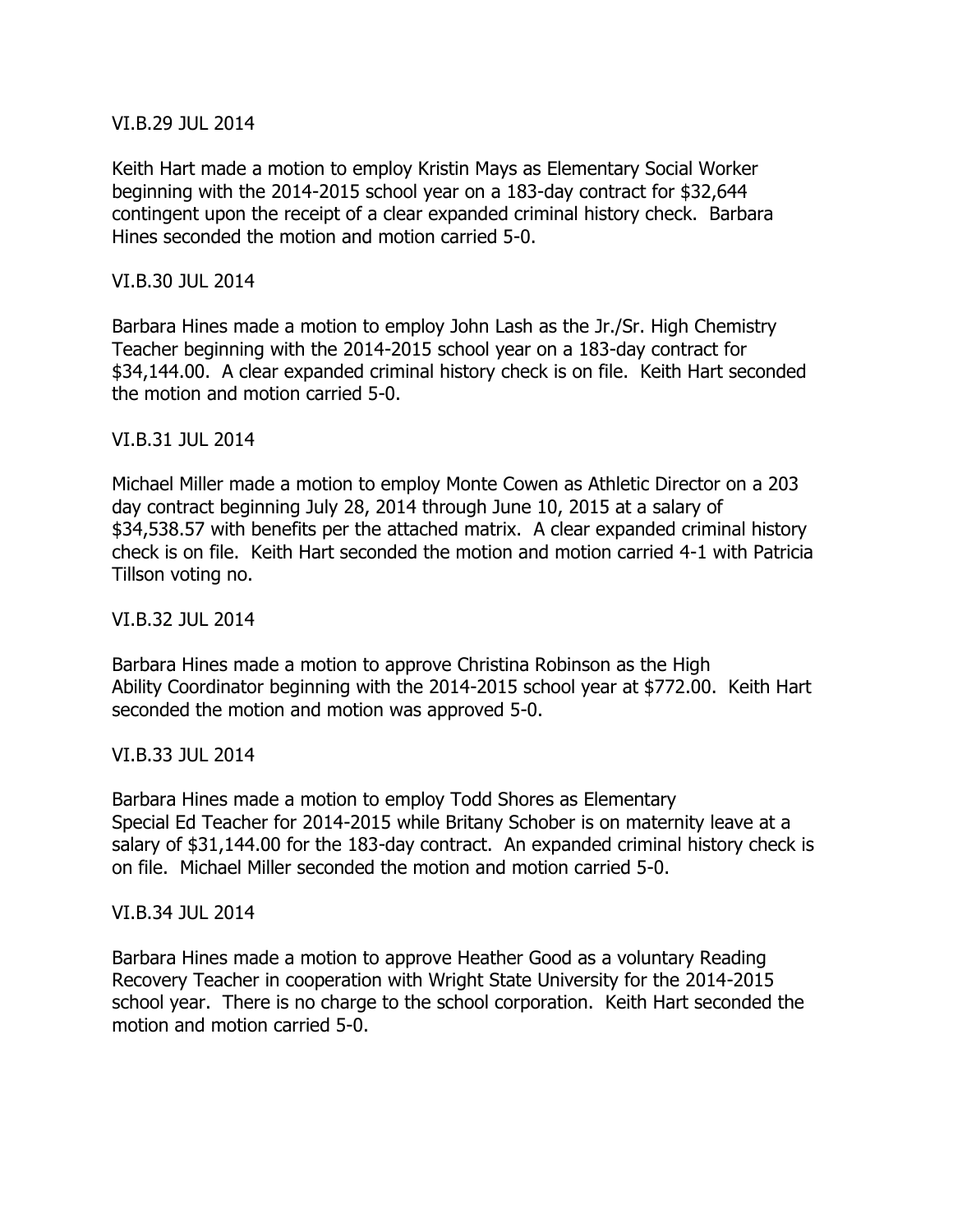### VI.B.35 JUL 2014

Michael Miller made a motion to employ Justin Walker as Jr./Sr. High School Art Teacher beginning with the 2014-2015 school year on an 183-day contract for \$31,144.00 contingent upon a clear expanded criminal history check. Keith Hart seconded the motion and motion carried 5-0.

VI.B.36 JUL 2014

Keith Hart made a motion to employ Lauren Day as Jr./Sr. High School Business Teacher beginning with the 2014-2015 school year on a 183-day contract for \$31,144.00 contingent upon the receipt of a clear expanded criminal history check. Barbara Hines seconded the motion and motion carried 5-0.

# VI.B.37 JUL 2014

Barbara Hines made a motion to employ Leifschon Walker as Jr. High Science Teacher beginning with the 2014-2015 school year on an 183-day contract for \$34,144.00 contingent upon a clear expanded criminal history check. Michael Miller seconded the motion and motion carried 5-0.

### VI.B.38 JUL 2014

Keith Hart made a motion to approve Brooke Gibson as a Volunteer Assistant Volleyball Coach for the 2014-2015 season. A clear expanded criminal history check is on file. Eric Retter seconded the motion and motion carried 5-0.

### VI.B.39 JUL 2014

Michael Miller made a motion to employ Amy Knotts as Reserve Volleyball Coach for the 2014-2015 season at \$1174.00. A clear expanded criminal history check is on file. Eric Retter seconded the motion and motion carried 5-0.

### VI.F.4 JUL 2014

Keith Hart made a motion to approve the 2014-2015 Elementary student handbook as presented. Barbara Hines seconded the motion and motion carried 5-0.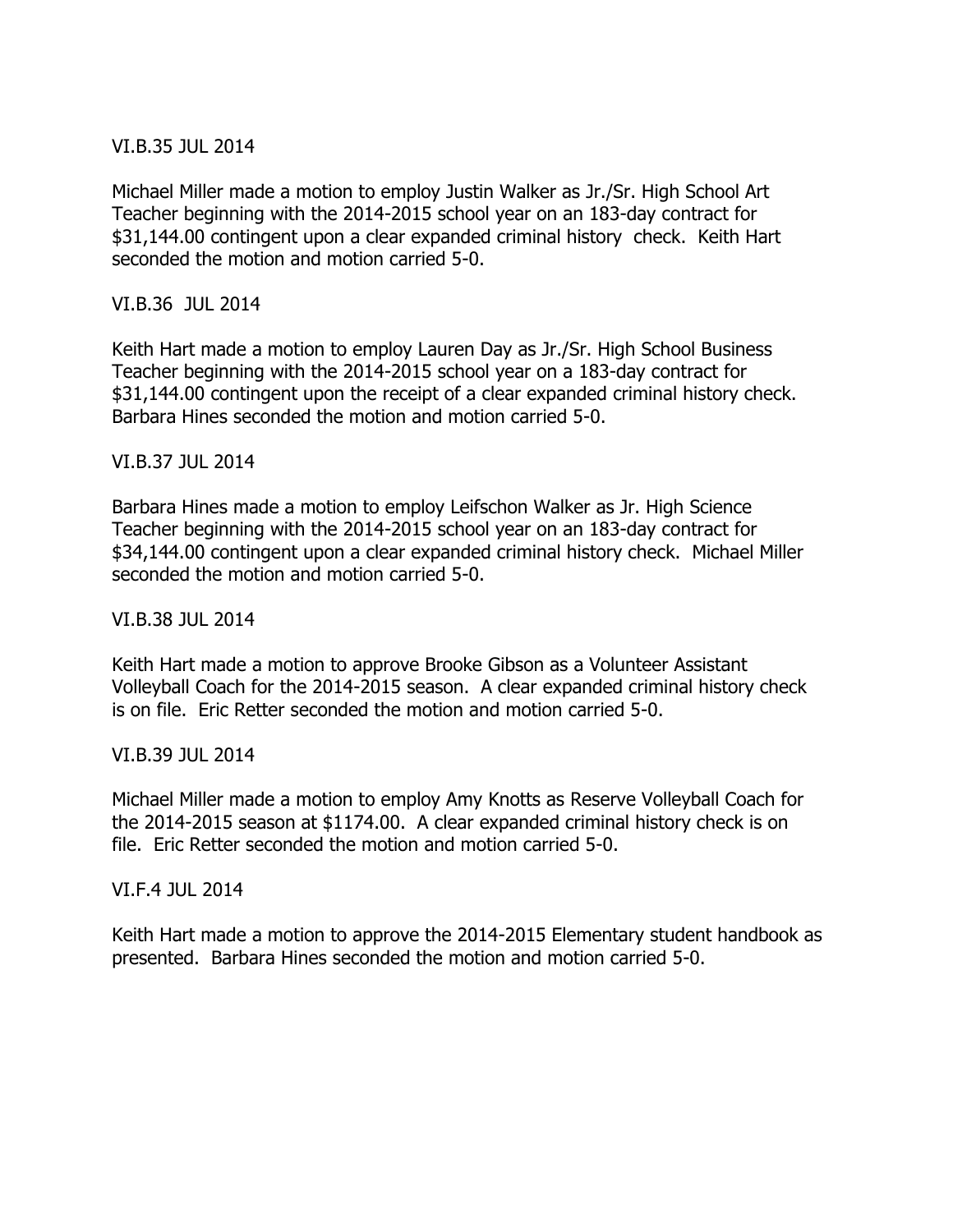VI.F.5 JUL 2014

Barbara Hines made a motion to approve Elementary Textbook Rental Fees for 2014- 2015 school year as presented. Listing attached. Michael Miller seconded the motion and motion carried 5-0. Michael Miller seconded the motion and motion carried 5-0.

VI.F.6 JUL 2014

Keith Hart made a motion to approve the Elementary Reading Plan for 2014-2015 as presented. Barbara Hines seconded the motion and motion carried 5-0.

VI.F.7 JUL 2014

Eric Retter made a motion to approve the Jr./Sr. High School Textbook Rental Fees for 2014-2015 school year as presented. Michael Miller seconded the motion and motion carried 5-0.

VI.F.8. JUL 2014

Barbara Hines made a motion to approve changes to the Jr./Sr. High School 2014- 2015 Course Selection Handbook as follows:

Addition – Spanish I,  $8<sup>th</sup>$  Grade Addition – Career Internship Class, High School Parent/Student Agreement Form Addition – Advanced Life Science

Keith Hart seconded the motion and motion carried 5-0.

VI.G.4 JUL 2014

Barbara Hines made a motion to approve new Board Policies 0000 through 9000 and the adoption resolution as presented. Resolution is attached. Keith Hart seconded the motion and motion carried 5-0.

VII.A. JUL 2014

High School Principal's report included information on Cheerleading Camp, RS students marching with the Randolph Central Marching Band, 1:1 initiative in 7-9, and staff changes.